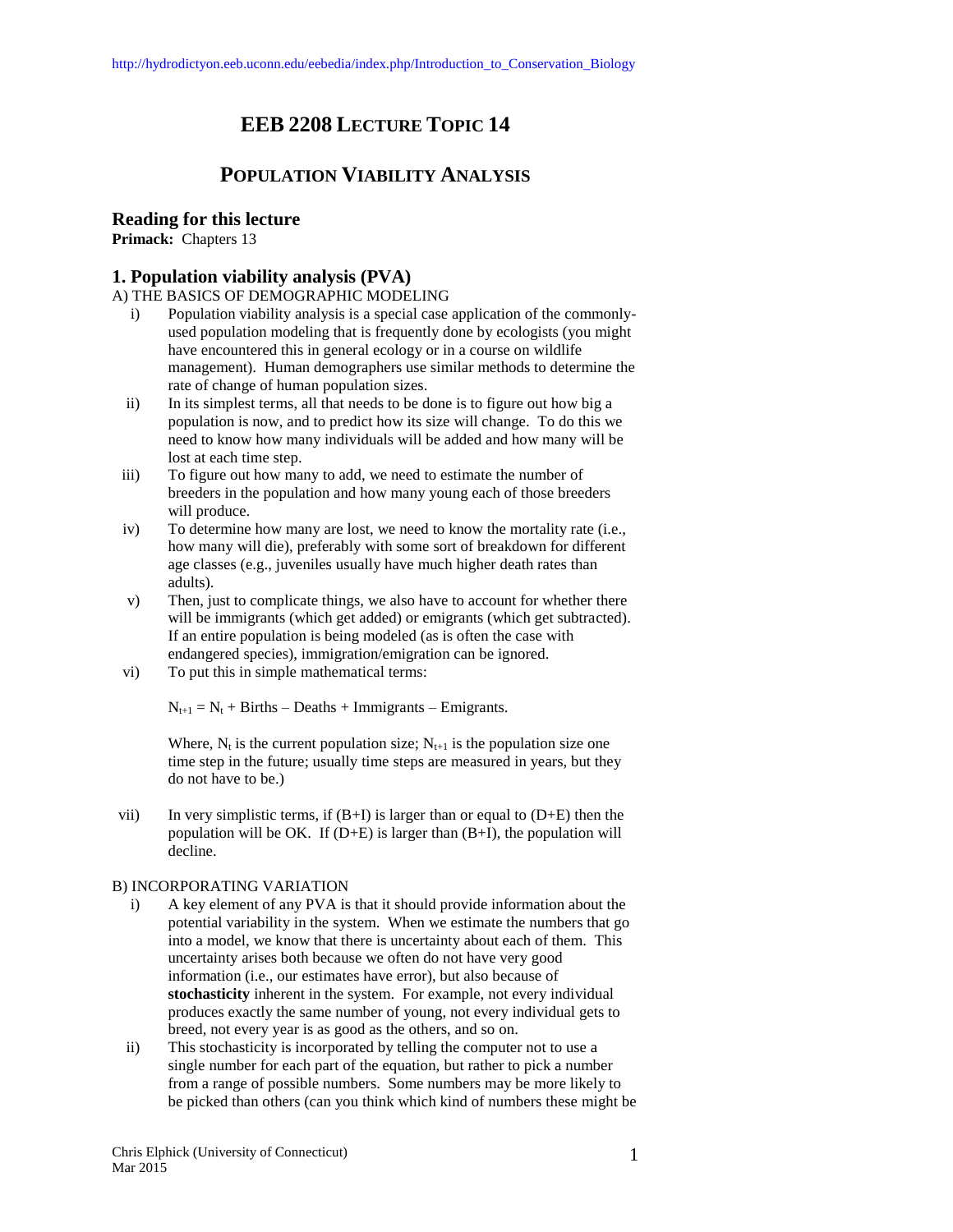– e.g., in terms of mean, mode, median?), but it is not certain how any particular simulation will turn out. Models that incorporate variability in this way are referred to as **stochastic**, rather than **deterministic** (a deterministic model will produce exactly the same result every time – i.e., the result is "determined" by the model's design and input data).

- iii) **Genetic stochasticity** will be covered in more detail in the conservation genetics lecture. Briefly, drift is a random process by which genetic variation is lost from a population. As populations get smaller, variation is lost at a faster rate. Mutation is another stochastic process that restores variation, but the mutation rate does not vary with population size. The smaller the population size, the more the losses due to drift will outweigh the gains through mutation.
- iv) **Demographic stochasticity** refers to random variation in birth and death rates. For example, imagine you have a population in which there is a high chance of an individual failing to breed in any one year. If the population is large then there will almost certainly be some breeding every year (just as if you roll a pair of die 1000 times then you will almost certainly get two sixes at least once). But if population size is sufficiently small then it is possible that no individuals will breed in some years – simply due to chance (i.e., if you only roll a pair of die ten times, then you could easily not get two sixes).
- v) **Environmental stochasticity** refers to the effects of random variation in environmental conditions. For example, there might be a string of "bad" years for a species. If the population is big, this might be no big deal – there will be a decline in population size, but nothing that the population cannot recover from once conditions improve. But, if the population is small, a string of bad years might be just enough to cause it to decline to zero – from which there is no recovery.
- vi) Finally, many models incorporate a final type of variation: **catastrophes**. These are major events that have a drastic impact on a population (e.g., they cause total reproductive failure, or they kill a large proportion of the individuals). Catastrophes are really just the extremes that arise from environmental variation and could be included within environmental stochasticity. But, for several reasons it is often easier to incorporate them into models separately (if you want to know the details, ask me about it – basically, it is just that the math is harder if you don't do it this way).

#### C) ESTIMATING EXTINCTION RISK

- i) Once the model has been created, all the researcher needs to do is run repeated simulations and determine how many simulations end with the population going extinct.
- ii) To determine the probability that a population of a given size will go extinct within a given number of years, one simply needs to set the starting population size and then determine the proportion of the model runs that went extinct within that time frame. E.g., if 1000 separate simulations are each run for 50 years, and the computer population went extinct in 423 of the simulations, then the probability of extinction is predicted to be 0.423 (i.e., just over 40%) over a 50 year period.
- iii) To determine how extinction risk changes with population size, one can simply repeat this process with different starting population sizes, and compare the number of extinctions at each size.
- iv) Similarly, to determine how effective different management actions are likely to be, you can simply change the numbers in the model (the parameter estimates) based on how they are expected to change with the target management action, and compare the extinction probabilities under each scenario.